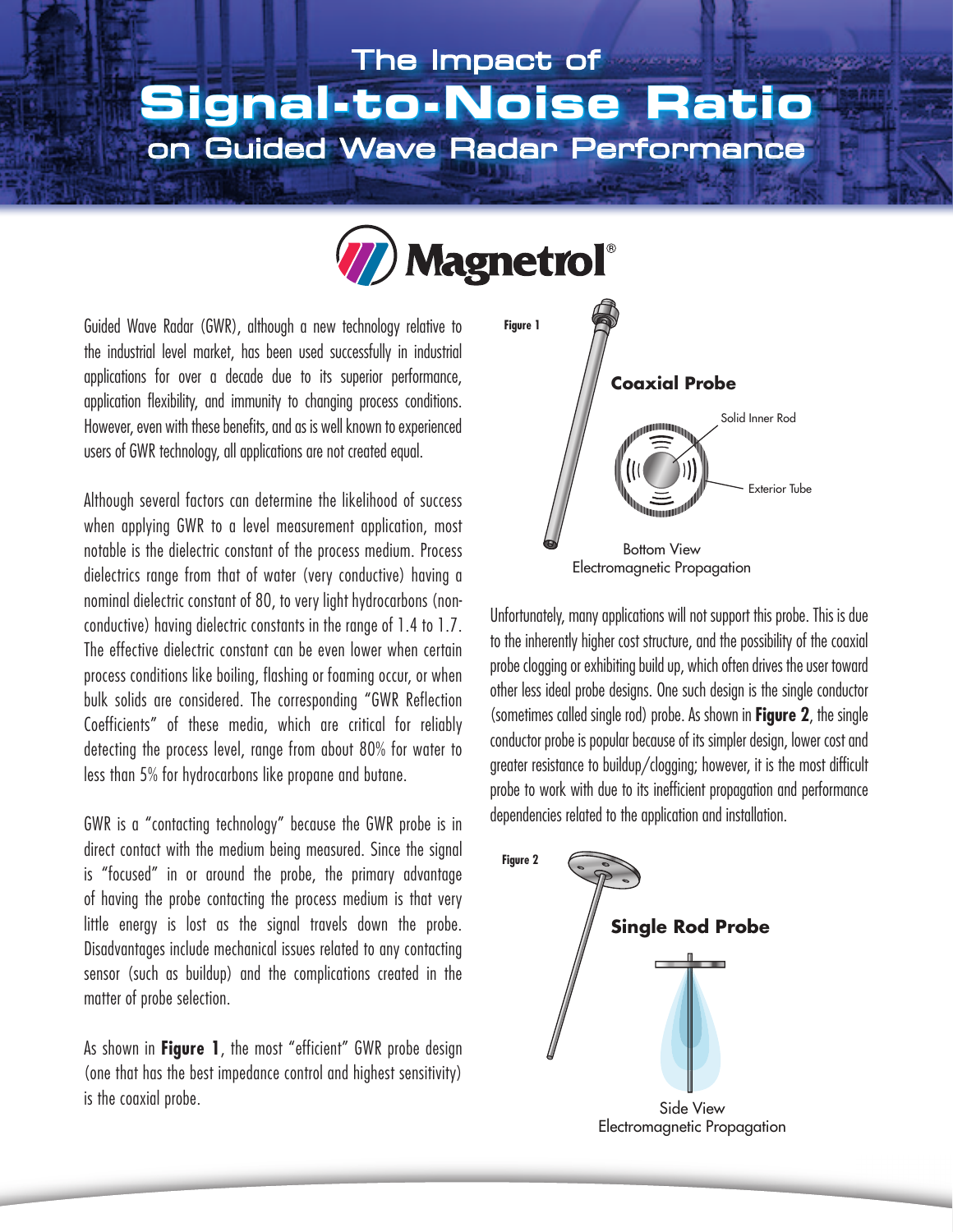For example, when inserted directly into tanks or in non-ideal side mounted chambers, the single rod probe has an unavoidable large impedance mismatch at the top of the probe that can interfere with level detection. Single rod probes are also much more affected by extraneous objects in close proximity (i.e. nozzles) and due to its dispersive nature, has much lower sensitivity than other probe types. This combination of unwanted reflections and low sensitivity can make the application of the single rod probe very problematic.

### **"Signal" and "Noise"**

The entire principle of utilizing GWR for level measurement is centered on the ability to detect and act upon the signal reflection (impedance mismatch) at the surface of the process medium. In an ideal world, this reflection from the process medium would be the only reflection present along the entire length of the probe. In this ideal case, the very small amplitude GWR signal reflected from a very low dielectric medium would be easy to detect and interpret, resulting in reliable level measurement and one probe could work for all applications in the world. There would be no need to choose between the different probe types.

In practice, however, this is simply not the case. Many other sources in a typical GWR application can produce unwanted reflections. The amplitudes of these "unwanted" reflections can be large, which makes it difficult to distinguish them from the actual level reflection and compromises reliable level measurement.

For this discussion, we will refer to these two cases as "signal" (desired signal from a level surface) and "noise" (unwanted reflections from anything other than the desired level signal, including electrical noise and other disturbances).

# **Transmit Pulse Amplitude and Signal-to-Noise Ratio**

In recent years, much has been said in the industry about the importance of the amplitude (size) of the GWR transmit pulse. While the size of the transmitted radar pulse is certainly important, it is a fact that pulse amplitude alone will not always yield reliable, accurate level measurement under all process conditions. A far more important parameter in reliable level measurement in difficult applications is the **signal-to-noise ratio (SNR**), which essentially describes the difference between the desired signal and the unwanted noise.

As in our ideal case mentioned earlier, if the signal is much larger than any noise present, reliable level detection is a relatively simple matter. However, if the amplitude of the noise approaches that of the level signal, loss of accuracy or linearity is the first observed effect due to distortion of the level signal as it passes through and interacts with the noise. Worse yet, if SNR is bad enough, the adverse signal interaction can actually result in a loss of the level signal.

The rest of this paper discusses SNR in more detail, explains the effect of SNR on level measurement, describes how SNR is measured and uses actual test data to show how the Eclipse® Model 706 addresses this critical design issue. The following image provides an example of excellent SNR:



**Excellent SNR with a Coaxial Probe**

In this image of a coaxial probe measuring water, the water signal is large and there are no noticeable ripples, peaks, bumps or other noise in the baseline of the measurement region. Under these conditions, the signal is approximately 840 millivolts in amplitude. With no visible noise in the baseline, the ratio of the signal to the noise (signal  $\div$  noise) is very large:

# **SNR = 840mVsignal / 20mV noise = 42**

**The result:** Detecting this level signal is a very simple matter.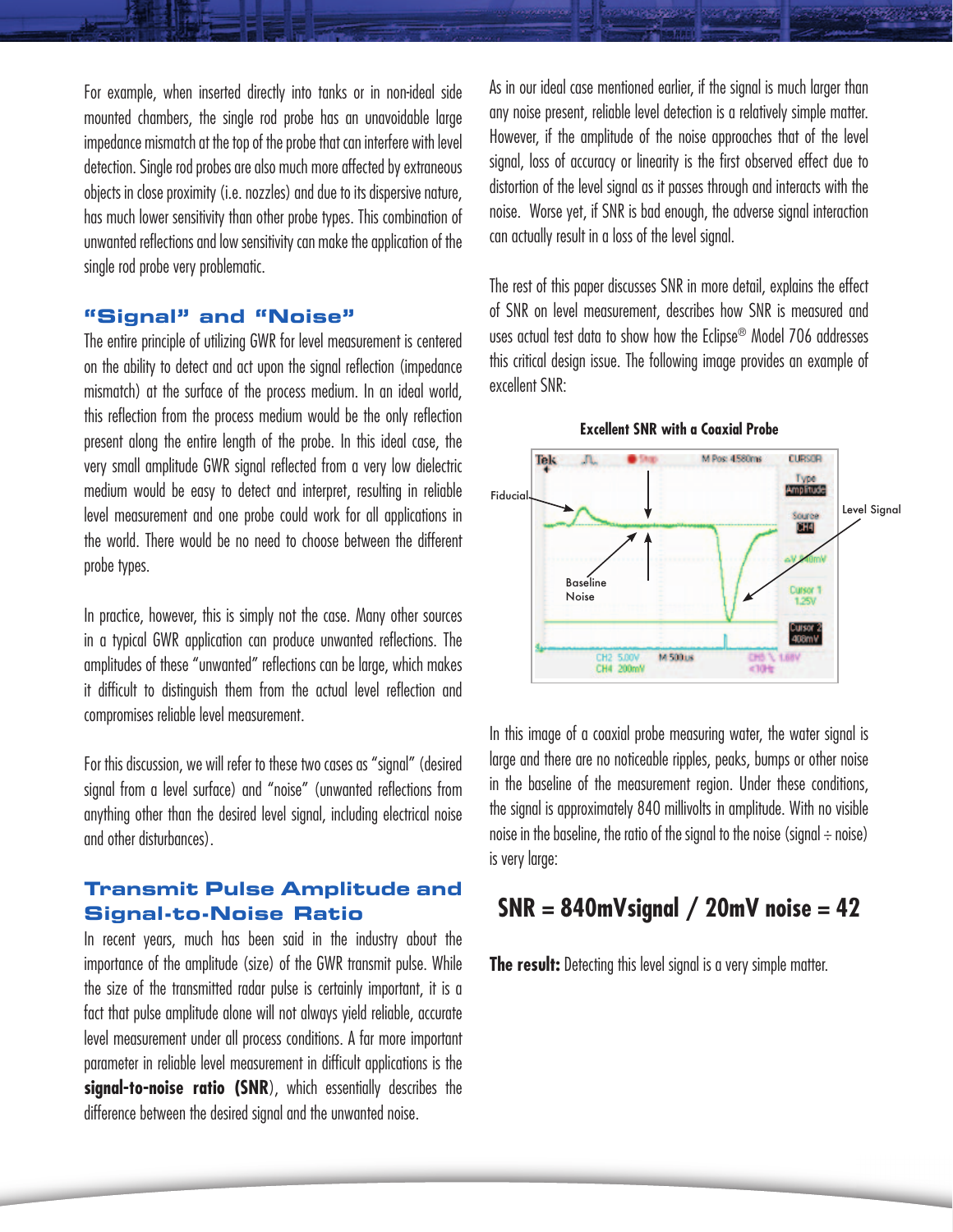On the other hand, things look considerably different in the scope trace below:



**ECLIPSE Model 706 Single Rod Probe Measuring Oil**

In this image, a single rod probe is measuring oil with a dielectric constant of 2. Although the desired level signal (oil surface) is evident, there are many other irregularities in the waveform baseline. Several factors can create these unwanted signals, and, if they are large enough compared to the signal amplitude, accuracy issues and/or loss of the level signal can result. With a signal of 88mV and 20 mV of noise, the SNR is:

# **SNR = 88mV signal /20mV noise = 4.40**

Although much lower than the previous water example, the scope trace below shows that this SNR is still almost 3 times better than competitive GWR devices under similar conditions.



#### **GWR Competitor: Low SNR with Single Rod Probe**

In this case, there is much more noise present. Therefore, the resulting SNR is:

# **SNR = 88mV signal /56mV noise = 1.57**

What causes these "unwanted" reflections? The simple answer is  $-$  just about everything. By the pure physics of the technology, and regardless of the manufacturer, the GWR pulse will reflect from any impedance discontinuity in its entire signal path. This signal path originates at the electronics of the transmitter, and includes the internal cable and connectors, the probe connector, the probe itself and the (desired) impedance discontinuity created by the surface the GWR is measuring. Any impedance discontinuity in this entire chain will create a signal reflection, which can then be "re-reflected" by any of the prior impedance discontinuities mentioned above. These re-reflections are a type of noise sometimes referred to as "rattles" and can appear along the baseline of the measurement region (i.e., the noise in the baseline of the previous scope trace).

It would be desirable to eliminate all the unwanted impedance discontinuities, but frankly speaking, it is also impossible. In fact, there are too many practical limits to eliminating unwanted impedance discontinuities to attempt to list them all. However, a good example of a known, unwanted, reflection is one previously mentioned – the topof-probe discontinuity of the single rod probe.

This large, unwanted reflection is due to the large impedance mismatch (discontinuity) that occurs when the GWR signal exits the nicely contained probe seal assembly and enters the tank. This reflection first travels back up toward the transmitter and, if it is not totally absorbed at the electronics, will be "re-reflected" back down the probe and appear as baseline noise in the measurement range. If this effect is not controlled, it will greatly compromise the low dielectric performance of the single rod probe.

Many GWR manufacturers talk about transmit pulse amplitude; however, beyond the point at which the transmitter signal amplitude is sufficient enough to detect a given dielectric, amplitude plays virtually no role in the detected SNR. In fact, when too many sources of unwanted reflections are present, a larger transmit pulse amplitude will simply elevate the noise at the same rate it elevates the level signal. The resulting change to the SNR is zero – **the larger pulse provides no benefit in and of itself to SNR.**

The only role of a larger transmit pulse is to assure that noise in the system does not become dominant in the overall SNR in low signal return cases (such as long probes under low dielectric conditions). Too small of a transmit signal would result in too small of a received signal